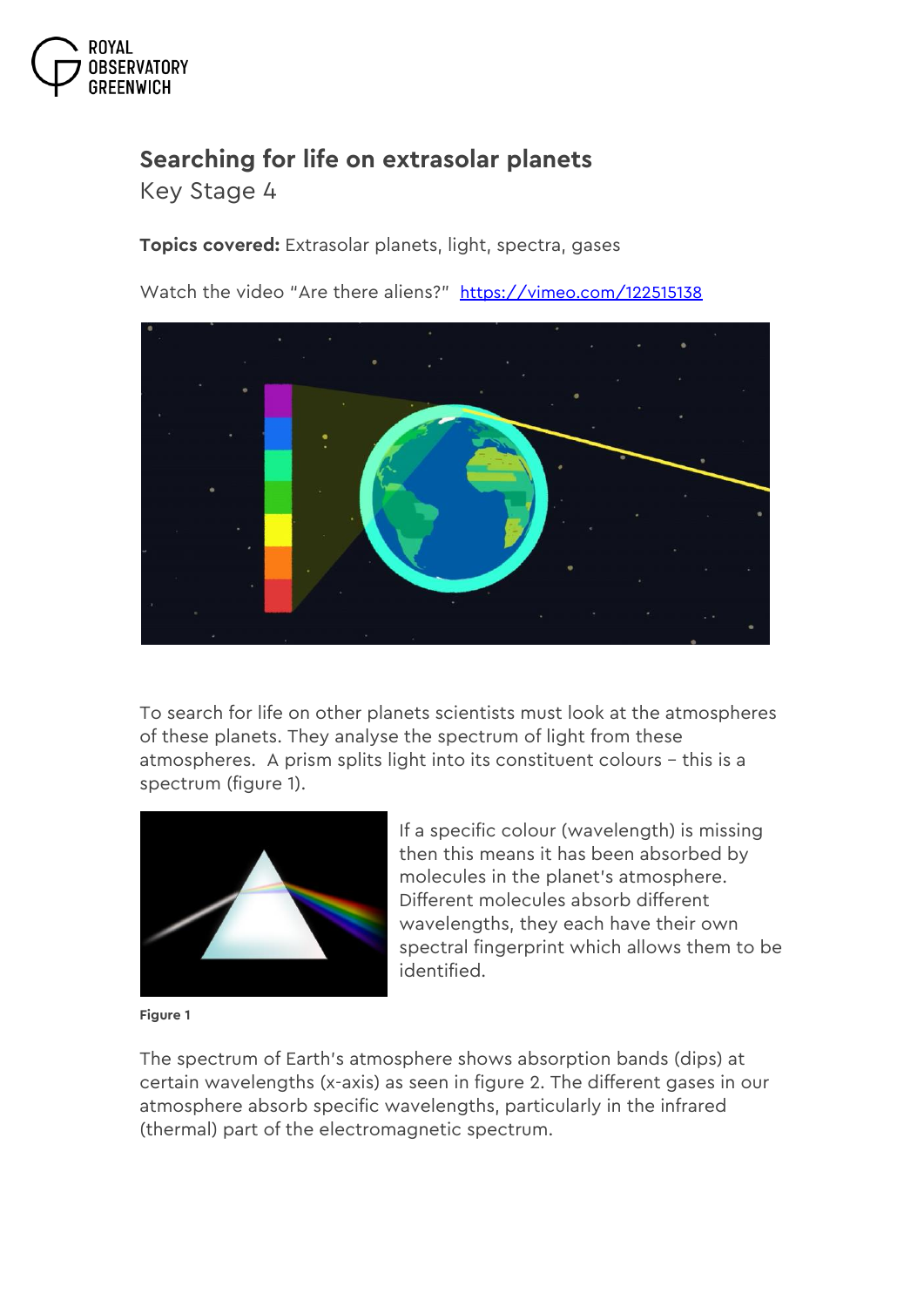

1. Write down the names of the six gases present in the spectrum of our atmosphere (figure 2).



**Figure 2**

Credit: Kaltenegger, L. and Traub, W. (2009) Transits of Earth-like planets. Astrophysical Journal.



Gases such as  $CH_{4}$ , N<sub>2</sub>O and NH<sub>4</sub> are produced on Earth primarily by bacteria.

 $O<sub>3</sub>$  is produced higher up in Earth's atmosphere.  $O<sub>2</sub>$  is split into two oxygen atoms by ultraviolet light, the atoms then recombine to form  $O_3$ .  $O_3$  is very important as it blocks most high energy (shorter wavelength) ultraviolet radiation from the Sun - this can damage cells if it reaches the surface.

Infrared light from a planet provides information about the surface temperature. This then allows scientists to determine if there is liquid water present, a pre-requisite for life.

## **Figure 3**

Credit: Des Marais, D.J., et al (2002) Remote sensing of planetary properties and biosignatures on extrasolar terrestrial planets. Astrobiology.

2. Look at the atmospheric spectra of Venus, Earth and Mars in figure 3. How do they compare? How do they differ? What can you conclude from this?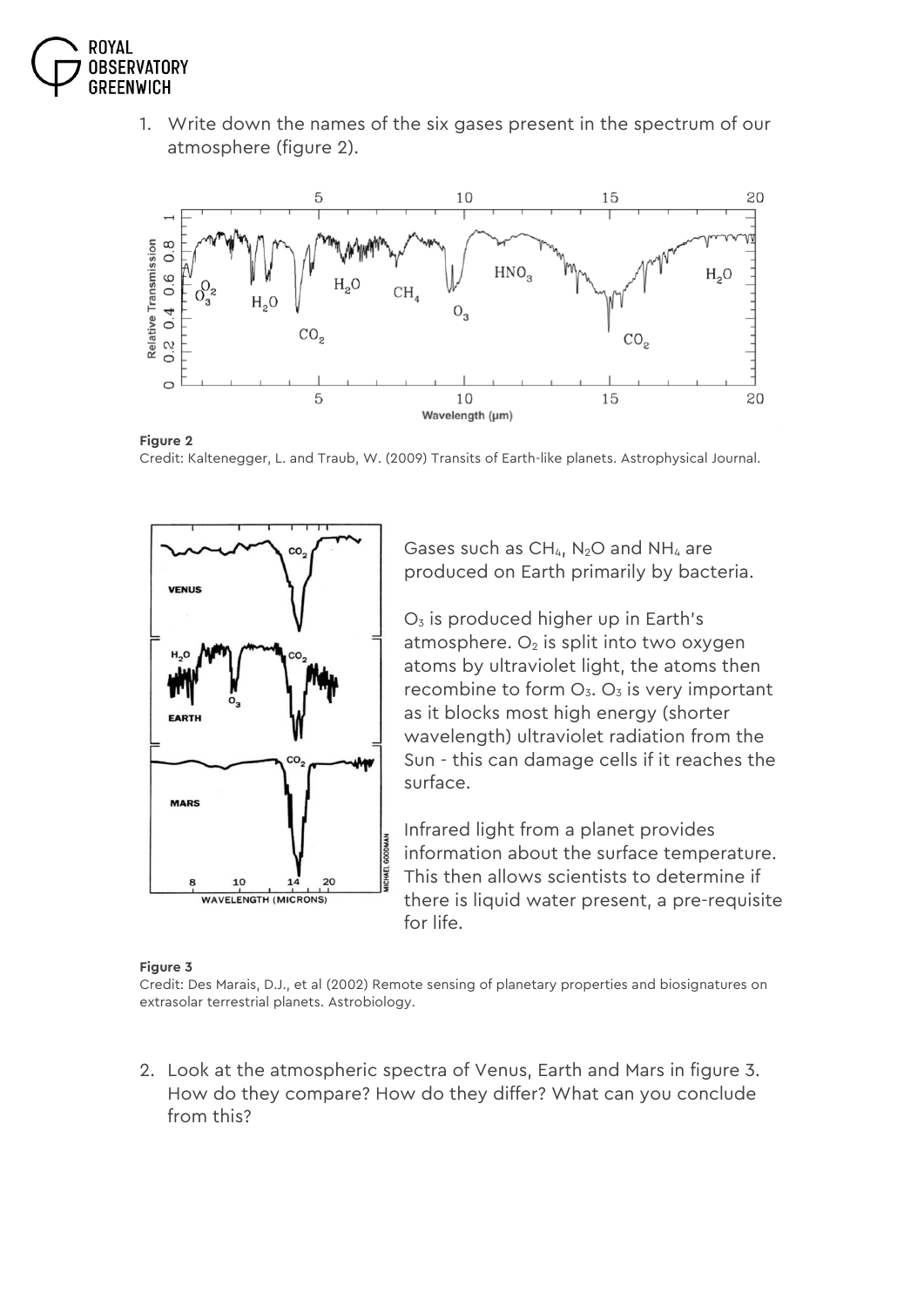

Another signature of life is a feature in the spectrum of the planet called the vegetation red edge. This can be seen in figure 6 – there is a sharp increase in reflectivity (y-axis) at **0.7 microns** (x-axis). This is due to the behaviour of the pigment found in plants on Earth. They absorb red light, but reflect infrared light of wavelength longer than 0.7 microns.



## **Figure 6**

Credit: Tinetti, G., Rashby, S., and Yung, Y.L., (2006) Detectability of red-edge–shifted vegetation on terrestrial planets orbiting M stars. Astrophysical Journal.

- 3. What is the name of the pigment found in plants used for photosynthesis?
- 4. If the spectrum of an extrasolar planet showed a red edge at 0.7 microns, what would that tell you about the planet?